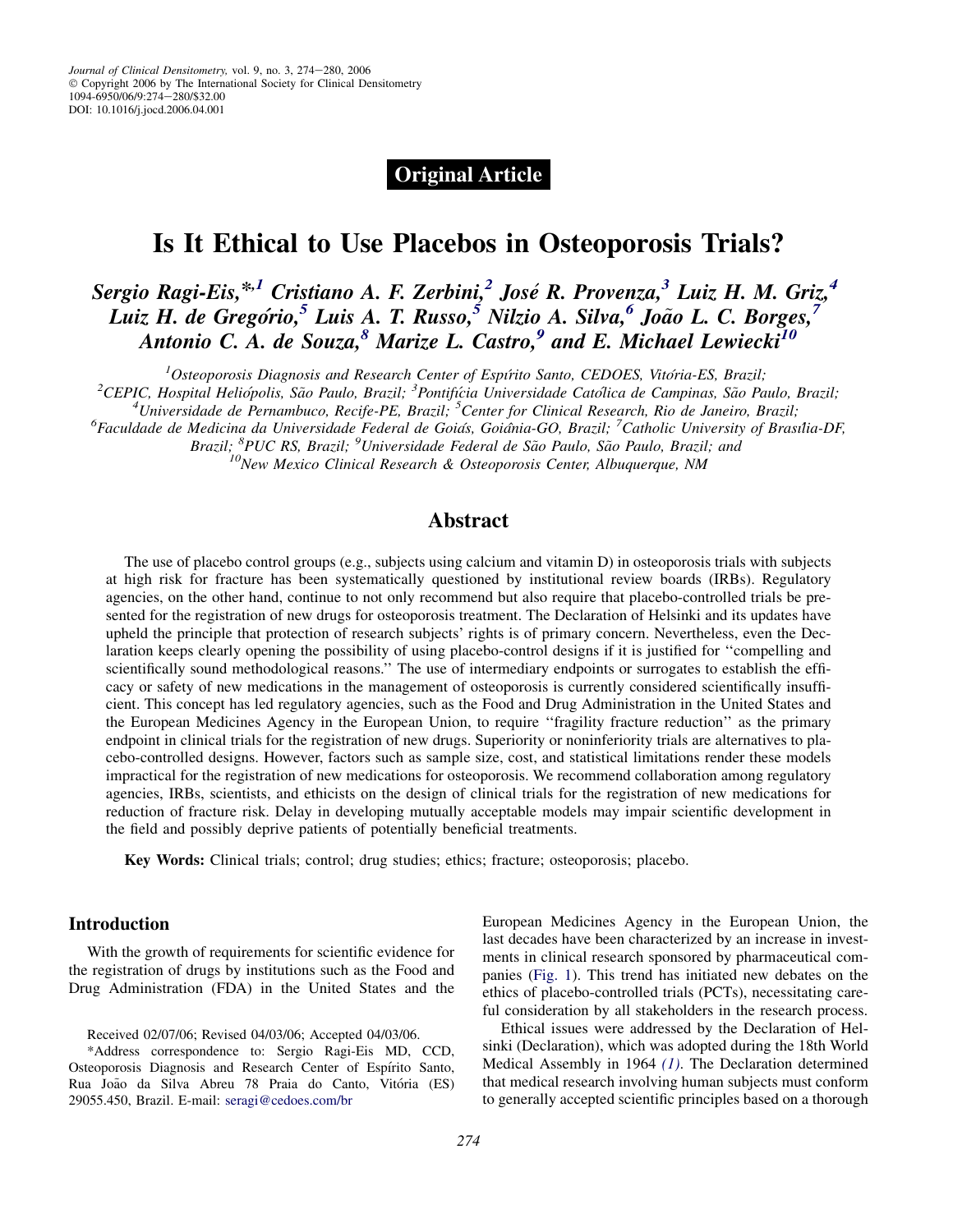<span id="page-1-0"></span>

Fig. 1. The Federal Drug Administration approvals in the United States (estimated data from 2001) [\(28\)](#page-6-0).

knowledge of the medical literature, other relevant sources of information, adequate laboratory testing, and when appropriate, animal experimentation. During its development, the Declaration was revised five times. Amendments such as the following were included: ''Every medical research project involving human subjects should be preceded by careful assessment of predictable risks and burdens in comparison with foreseeable benefits to the subject or to others. This does not preclude the participation of healthy volunteers in medical research. The design of all studies should be publicly available.''

Several statements in the Declaration  $(1)$  affirm basic principles of morality and ethics in medicine, but the same statements, in certain circumstances, may create conflicts between the needs of science, society, and individuals. For example, the Declaration states: ''In medical research on human subjects, considerations related to the well-being of the human subject should take precedence over the interests of science and society.''

Differences in social, economic, cultural, and religious perspectives may create important differences in ethical judgments when the well-being of the individuals and the interests of the society are considered. In many countries, societal interests have precedence over individual rights. In these countries, laws are written and resources, including resources for healthcare systems, are often allocated according to this premise. The approval and availability of generic versions of medications, frequently without bioequivalence and bioavailability data [\(2\)](#page-5-0), may result in cost savings for healthcare systems, while not necessarily being safe and efficacious for individuals. In some countries, individual autonomy is not the norm. In Turkey, for example, the smallest unit of society that can function as an autonomous entity is the family  $(3)$ . In such cultures, governmental paternalism does not have a negative connotation, as it may in the United States and some other countries. The balance, and tension, between the welfare of society and the individual are considerations in Western ethics and are well understood in medical care. The diversity of culture, religion, and value systems in many countries renders most broad ethical statements unacceptable. It is perhaps for these reasons that the notion of ''collective autonomy"  $(3,4)$  or "collective consent" has been proposed, which requires respect and consideration of previous experience, beliefs, and traditions [\(3\)](#page-5-0). It is likely that as long as social, economic, cultural, and faith-based differences remain, we will continue to have conflicts between individual autonomy and the needs of society.

The Declaration was rightfully established to prevent the abuses of patients that occurred in the name of *research* during World War II and the years thereafter. Since that time, the rapidity and breadth of scientific communication, and the level of peer review, have undergone tremendous changes. Several attempts to modify the Declaration to be more compatible with the milieu of modern medical research have been rejected [\(5,6\)](#page-5-0). Although rules to protect patients participating in clinical trials are clearly necessary, blind adherence to all rules may sometimes obscure the true ethical issues and could ultimately impair the development of useful new drugs or procedures, to the detriment of all.

Clinical trials in osteoporosis started after the scientific recognition (in the early 1980s) that osteoporosis is a disease, not just a radiological finding. Since then, the scientific definition for this disease has been evolving. Prior to 1995, it was necessary for a bone fragility fracture to occur before osteoporosis could be diagnosed. This diagnostic approach was far from ideal. With the development of methods for bone mass measurement and other potential surrogates of bone strength, it became possible to stratify populations according to risk levels. Bone mineral density (BMD) testing allowed a diagnosis of osteoporosis to be made before a fracture occurred. Today, although BMD testing remains the best clinical tool for osteoporosis management, other qualitative parameters of the bone tissue have grown in importance. In addition, some clinical risk factors, such as smoking, the presence of prevalent fragility fracture, and glucocorticoid use are being evaluated and validated in large populations.

The first medications developed for osteoporosis received their regulatory approval after being tested in clinical trials in the 1980s and early 1990s. These trials showed changes in BMD and sometimes reported biochemical, clinical, and quality-of-life data. Drugs such as estrogens [\(7\)](#page-5-0), fluorides [\(8\)](#page-5-0), and calcitonin [\(9\)](#page-5-0) were tested using the valid research models at that time with comparisons of those drugs to a placebo (no medication at all or calcium and vitamin D). With advances in scientific knowledge about osteoporosis, it became clear that surrogates of bone strength such as BMD and bone turnover markers did not always translate directly and consistently to fracture risk reduction [\(10\)](#page-5-0).

Furthermore, these surrogates sometimes obscured other risks, depending on the model used  $(11)$ . This led to scientific organizations and regulatory agencies requiring demonstration of the ability of new drugs to reduce fracture risk, the ultimate consequence of osteoporosis, as proof of efficacy. Now, fracture risk reduction must be demonstrated to obtain approval and registration for the treatment of osteoporosis  $(12)$ .

In recent years, researchers have confirmed the effectiveness of calcium and vitamin D (i.e., the placebo in most osteoporosis studies) to not only improve intermediary parameters of bone strength (e.g., BMD), but also to reduce fracture risk [\(13\)](#page-6-0). These findings are important because they allowed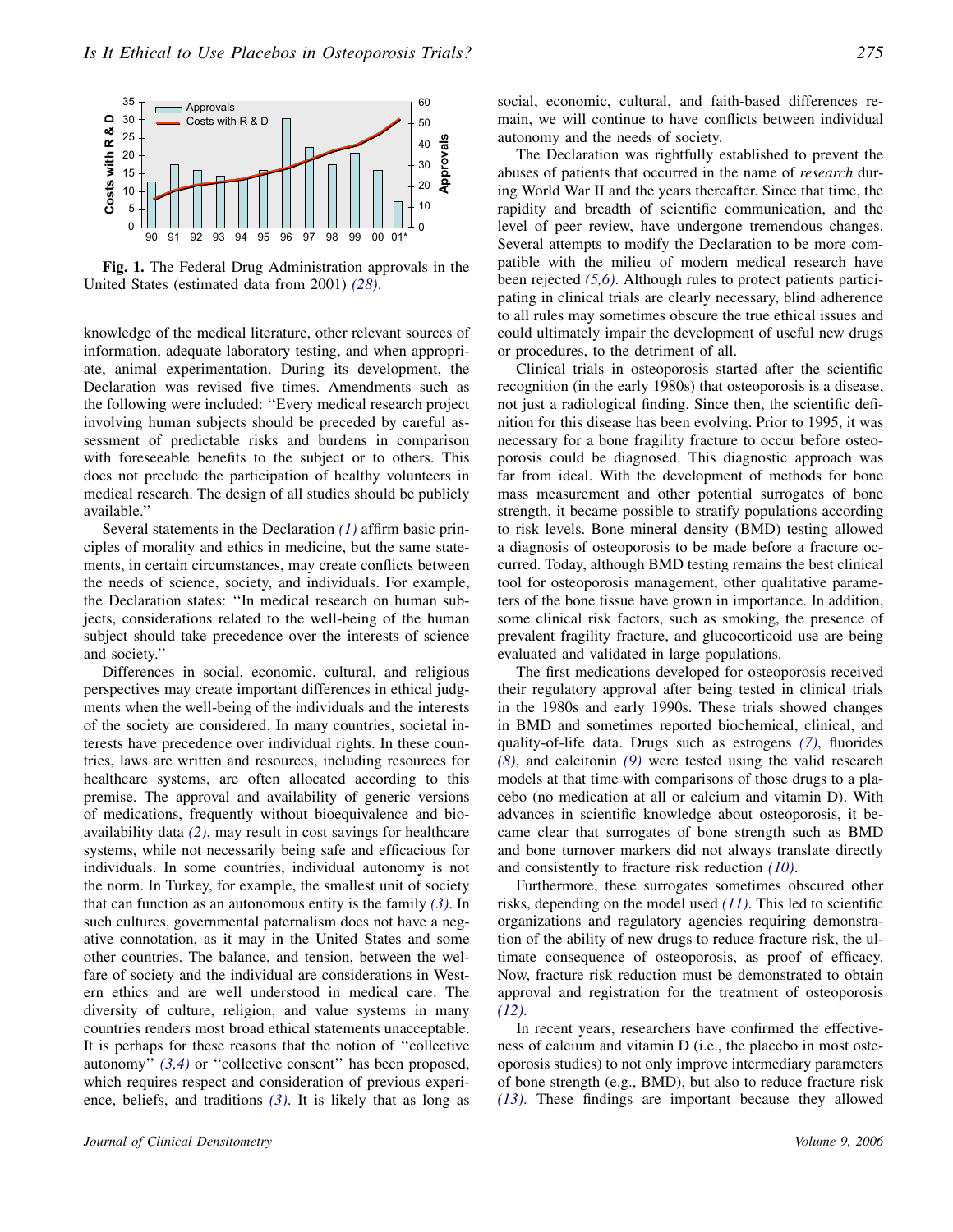placebo-controlled fracture studies to continue with the knowledge that the placebo-treated patients were likely receiving benefit in terms of fracture risk reduction. Studies that include placebo groups, nevertheless, are covered by the Declaration  $(1)$  in its 29th article (Fig. 2), as well as in the notes from the last revision, which are reproduced as follows. As a consequence, the ethics of PCTs with fractures as a primary endpoint are questioned, leading to contradictory opinions about the use of placebo groups for the approval of new drugs or new indications for older ones.

In this article, we discuss the rationale as well as positive and negative aspects of PCTs in osteoporosis.

## Rationale of PCTs and Alternatives to This Model

The objective of clinical trials is to determine whether the investigated treatment is effective and safe for the proposed use. The effectiveness can be demonstrated in several ways. The most common way is to conduct a PCT in which the subjects are randomized to receive the new treatment or placebo. Then, the results obtained in both groups are compared to determine whether the new treatment is more effective than the placebo, and furthermore, whether it has an acceptable safety profile that is proportional to the benefit.

As an alternative to this model, trials can be designed to determine whether a new drug is more effective than an existing treatment with a similar safety profile. This is called a superiority trail. A third option is to design a trail to determine whether the new drug has approximately the same level of effectiveness as an existing option. This approach, called a noninferiority trial (or equivalency trial, according to the criteria used for statistical comparison), is different from the previous two, and not applicable in all situations. Trials that compare drugs are intuitively attractive because all patients receive active treatments, thereby avoiding placebo-related ethical issues. However, many new treatments are not intended to have superior efficacy when compared with the existing

Fig. 2. Paragraph 29 of the WMA Declaration of Helsinki and related notes and clarifications.

ones. Some are developed for other potential advantages, such as improved toxicity profiles, more favorable methods of administration, more convenient dosing, more comfortable and desirable formulations, extra-skeletal effects, or other secondary benefits. For these reasons, non-inferiority trials are often inadequate to support conclusions that the new medication is effective and safe. Moreover, the required sample size in each of the studies previously mentioned is different [\(Table 1](#page-3-0)). The number of individuals needed to be involved in equivalence or noninferiority studies for fracture reduction would be from 25,000 to 75,000 subjects to achieve statistical significance and to guarantee the applicability of the results.

The FDA and the majority of drug regulatory agencies in the world still maintain clear requirements and recommendations that PCTs with fractures as a primary endpoint be conducted to register new drugs for the treatment of osteoporosis. The justification for continuing to use PCTs includes the fol-lowing: [\(1\)](#page-5-0) the informed consent clearly states that the placebo will be used in the study and that effective treatments are available; [\(2\)](#page-5-0) subjects are not exposed to permanent risks and limitations or death; and  $(3)$  the comparison of a new intervention with another one, without the use of a placebo group, may not lead to a clear interpretation of the data [\(14\)](#page-6-0).

According to the Council for International Organizations of Medical Sciences, a World Health Organization institution, placebo use in clinical trials can be ethical as a comparator in the following circumstances: (1) when there is no established effective intervention; (2) when withholding effective intervention would expose to, at most, temporary discomfort or delay in relief of symptoms; (3) when the use of an established effective treatment as a comparator would not yield scientifically reliable results and a placebo would not add any risk of serious or irreversible harm; in mild conditions (i.e., baldness, smoking cessation, overweight, headache, allergic reactions, mild elevation of cholesterol/blood pressure, and so forth); (4) if the use of the active comparator is unreliable because there is no proven efficacy or scientific proof; the treatment response in condition may vary or spontaneous improvement is high; the treatment response is modest (i.e., almost the same as the placebo); or the study yields no reliable scientific result and thus it is unethical.

Clinical trials with a placebo should include safety measures based on rigid principles. Article 17 in the Declaration states: ''Physicians should abstain from engaging in research projects involving human subjects unless they are confident that the risks involved have been adequately assessed and can be satisfactorily managed. Physicians should cease any investigation if the risks are found to outweigh the potential benefits or if there is conclusive proof of positive and beneficial results'' [\(1\)](#page-5-0). Thus, specific criteria could be used, based on intermediary surrogates, to detect unacceptable risks for each particular subject to determine the adoption of safety procedures (e.g., introducing an approved medication, moving the subject from one arm of the study to the other, or in some situations discontinuing the participation of the subject).

Methodological designs and regulatory requirements should not overshadow ethical principles, but rejecting all

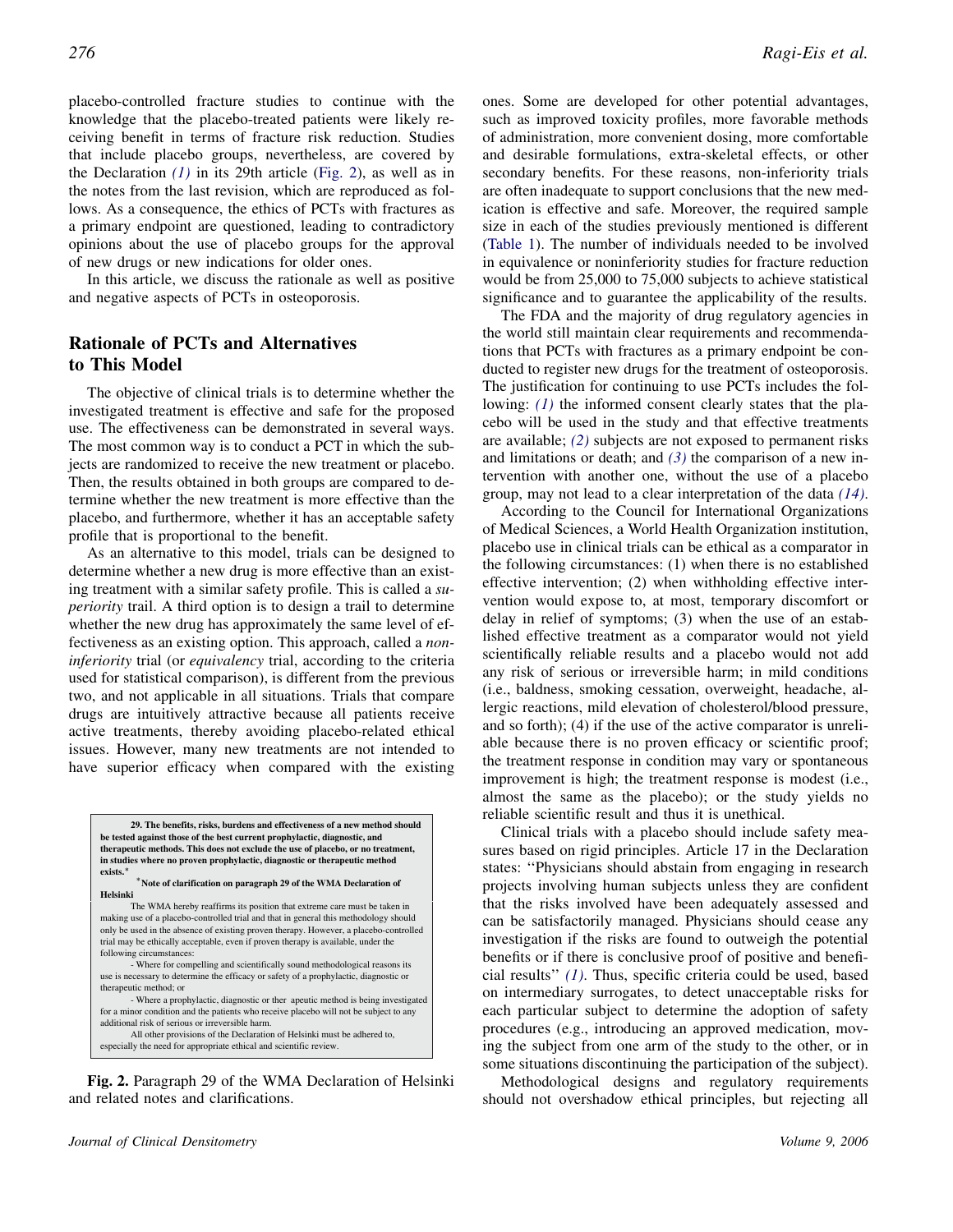| Table 1                                                                              |  |  |  |  |
|--------------------------------------------------------------------------------------|--|--|--|--|
| Sample Scenarios with and without Placebo Control Group (Modified from Reference 14) |  |  |  |  |

<span id="page-3-0"></span>

|            | Study 1: New treatment: expected response (fracture reduction) $50\%$                                            |
|------------|------------------------------------------------------------------------------------------------------------------|
|            | Existing treatment: expected response (fracture reduction) 50% 12,500 vs 12,500 patients are needed to prove     |
|            | equivalency or noninferiority (12,500 subjects exposed to the new agent)                                         |
| Study $2:$ | New treatment: expected response (fracture reduction) 50%                                                        |
|            | Placebo group: expected response (fracture reduction) 25% 3500 vs 3500 patients are needed to prove efficacy and |
|            | safety (3500 subjects exposed to the new agent)                                                                  |

Note: Which design seems to me more ethical, taking the context of this article into consideration?

osteoporosis PCTs may create a conflict with certain realities [\(15\)](#page-6-0). The publication of the National Osteoporosis Risk Assessment study data [\(16\)](#page-6-0) and data collected and published by the International Osteoporosis Foundation [\(17\)](#page-6-0) has made it clear that in the real world of clinical practice, the majority of individuals who could benefit from osteoporosis treatment do not receive any treatment. As a consequence, it may be stated that for these patients, participation in a placebo arm of a controlled study (i.e., receiving calcium and vitamin D) is far better than receiving no treatment by participating in the trial. In addition, patients who take part in clinical trials, once they are sufficiently informed about the availability of effective and approved drugs for treating osteoporosis, may do so for both altruistic reasons and to receive high-quality medical care.

The clinical utility and societal benefit of PCTs is illustrated by the Women's Health Initiative (WHI) study [\(18\)](#page-6-0) comparing postmenopausal women using hormone therapy with women using a placebo. This study was prematurely terminated when an increased risk of cerebrovascular disease, venous thromboembolism, and breast cancer was found in the treated group. As a consequence, despite decades of using estrogen therapy for primary prevention of cardiovascular disease and other disorders, based on the evidence of numerous observational studies, clinicians have dramatically changed their use of estrogens in postmenopausal women.

Recently, strong criticisms have been directed to the FDA regarding safety issues with the drug rofecoxib [\(19\)](#page-6-0). The majority of the trials done with this medication, including the registration trials, were conducted by comparing rofecoxib with other active drugs, such as ibuprofen and naproxen. In these studies, an increase of cardiovascular risk was not detected. Nevertheless, when a PCT was used to evaluate its safety, cardiovascular adverse events were identified. Some experts have stated that if PCTs had been required for its approval, the risks would have been revealed earlier and perhaps some deaths could have been avoided [\(20\)](#page-6-0).

## The Question of the ''Best Available Treatment''

There are substantial differences of opinion among medical specialists as to which drug should be considered the ''best available treatment'' for the majority of patients with osteoporosis. Calcium and vitamin D have been used in

osteoporosis phase 3 trials for years. In the majority of these studies, the patients included in placebo arms (i.e., treated with calcium and vitamin D only) maintained or gained small amounts of BMD during the trial period. This phenomenon has been associated with a decreased fracture risk compared with groups with no treatment  $(21-23)$  $(21-23)$  (Fig. 3).

In a meta-analysis of 15 studies  $(24)$  in postmenopausal women who were randomized to receive calcium supplementation or only the usual dietary intake, calcium supplementation reduced the bone loss in the lumbar spine, hip, and total body. The risks of vertebral and nonvertebral fractures were also reduced. In a 3-year intervention study in a community of elderly people, a reduction of 16% in the incidence of fractures was found among men and women that had received calcium and vitamin D supplementation [\(25\)](#page-6-0). Daily treatment, with 500 mg of calcium and 700 IU of vitamin D for elderly individuals with an average age of 71, significantly reduced the total number of vertebral fractures [\(21\)](#page-6-0). Currently, calcium and vitamin D supplementation is considered to be the standard treatment for patients with osteoporosis, even though few patients are currently receiving appropriate supplementation. In two recent studies published in the United Kingdom, calcium and vitamin D supplementation [\(26,27\)](#page-6-0) did not reduce fracture risk compared with no supplementation in postmenopausal women treated for a mean time of 2 years. Unfortunately, in these studies, adherence to therapy



Fig. 3. Modified from reference 21 showing the cumulative fracture reduction, with the use of calcium and vitamin D, when compared with a placebo group.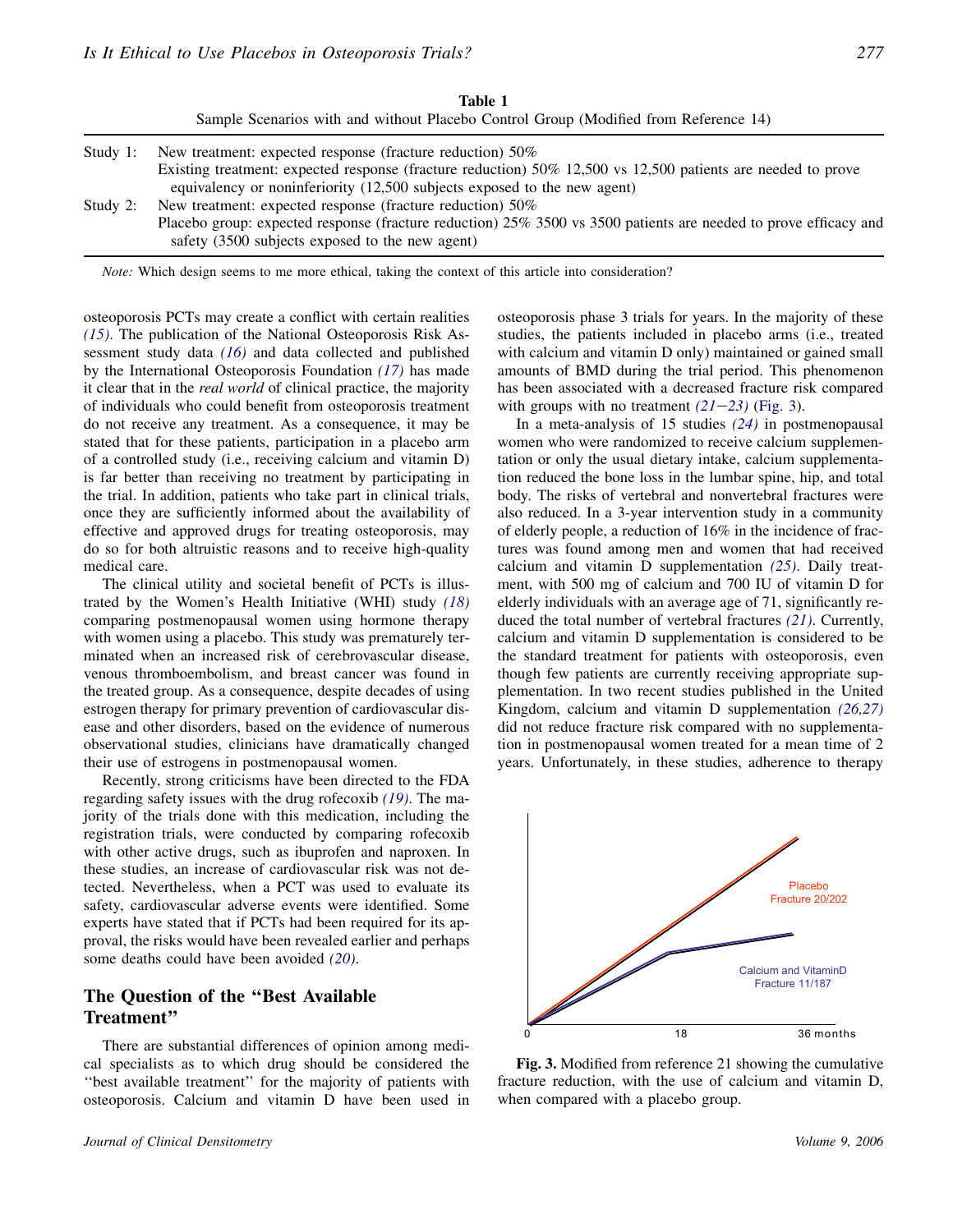was poor. Adherence declined to approximately 50-60% after 2 years and might have been as low as 45% when nonresponders to the study questionnaire were included. These studies have the same limitation of most previous studies, in that serum 25-hydroxyvitamin D (25-OH-D) was measured in only a small subset of the entire sample. Thus, the vitamin D status of the trial population at baseline remains largely unknown. Another confounding variable may be fall risk. All participants were educated on measures to limit the risk of falling. This advice was apparently successful, because the fracture rates were significantly lower than those expected for all the participants, including those receiving no supplementation, in both studies. These studies illustrate that this kind of supplementation may sometimes be associated with adverse events and seem to be more beneficial when used in individuals with baseline deficiency or insufficiency of calcium and vitamin D. It is now recognized that in patients with postmenopausal osteoporosis, the prevalence of insufficiency and deficiency of vitamin D is substantial [\(29\)](#page-6-0). Almost all individuals hospitalized with nontraumatic fractures are vitamin D insufficient as assessed by their serum 25-OH-D levels [\(30\)](#page-6-0). The benefits of calcium and vitamin D supplementation were recently reaffirmed in the WHI study, which showed a significant increase in hip BMD in the entire study

population, and a reduction in hip fracture risk in women who were adherent to therapy, women age 60 and older, and women taking estrogen [\(31\)](#page-6-0).

A meta-analysis [\(32\)](#page-6-0) of fracture studies with calcitonin, raloxifene, and hormone replacement therapy (Table 2), all comparing treatment with drug plus calcium and vitamin D to treatment with calcium and vitamin D only, showed decreases in vertebral fracture risk that were similar to those obtained by calcium and vitamin D users when compared with ''true placebo'' groups (i.e., subjects taking no medication or supplements at all). Since the populations, ages, fracture prevalence, and BMD at baseline in the trials were different, no comparison of efficacy can be made based on these data. In addition, some drugs were not tested or did not include enough subjects to prove their efficacy for reducing the risk of nonvertebral fractures. Considering the scientific evidence at this point, it is very difficult to identify the best available treatment.

#### The Methodological Problem

Alternatives to PCTs have been sought in recent years, but so far, none have been found. Not all therapies are appropriate for all patients. The results of each therapy are different

| Intervention             | No. of trials/patients | Relative risk of vertebral fractures (95% CI) | Relative risk $p$ value |
|--------------------------|------------------------|-----------------------------------------------|-------------------------|
| Vertebral fractures      |                        |                                               |                         |
| Calcium                  | 5(576)                 | $0.77(0.54-1.09)$                             | 0.14                    |
| Calcium and Vitamin D    | 8 (1130)               | $0.63(0.45-0.88)$                             | < 0.01                  |
| Alendronate $(5-40$ mg)  | 8 (9360)               | $0.52(0.43 - 0.65)$                           | < 0.01                  |
| Etidronate (400 mg)      | 9(1076)                | $0.63(0.44 - 0.92)$                           | 0.02                    |
| Risedronate              | 5(2604)                | $0.64(0.54 - 0.77)$                           | 0.01                    |
| Calcitonin $a$           | 1(1108)                | $0.79(0.62 - 1.00)$                           | 0.05                    |
| Raloxifene               | 1(6828)                | $0.60(0.50 - 0.70)$                           | 0.01                    |
| <b>HRT</b>               | 5(3117)                | 0.66(0.41, 1.07)                              | 0.12                    |
| Fluoride (4 yr)          | 5(646)                 | 0.67(0.38, 1.19)                              | 0.17                    |
| Nonvertebral fractures   |                        |                                               |                         |
| Calcium                  | 2(222)                 | 0.86(0.43, 1.72)                              | 0.66                    |
| Calcium and vitamin D    | 6(6187)                | 0.77(0.57, 1.04)                              | 0.09                    |
| Etidronate               | 7(867)                 | 0.99(0.69, 1.42)                              | 0.97                    |
| Alendronate (5 mg)       | 8 (8603)               | 0.87(0.73, 1.02)                              | 0.09                    |
| Alendronate $(10-40$ mg) | 6 (3723)               | 0.51(0.38, 0.69)                              | < 0.01                  |
| Raloxifene               | 2(6961)                | 0.91(0.79, 1.06)                              | 0.24                    |
| Calcitonin $\mathbf{b}$  | 1(1245)                | 0.80(0.59, 1.09)                              | 0.16                    |
| Risedronate              | 7(12,958)              | $0.73$ $(0.61, 0.87)$                         | < 0.01                  |
| <b>HRT</b>               | 6 (3986)               | 0.87(0.71, 1.08)                              | 0.1                     |
| Fluoride                 | 5(950)                 | 1.46(0.92, 2.32)                              | 0.11                    |

Table 2 Meta-Analysis of Clinical Trials for the Treatment of Osteoporosis [\(26\)](#page-6-0)

Abbr: CI, confidence interval; HRT, hormone replacement therapy.

 ${}^{\alpha}$ Due to the potential for publication bias, the estimate for the larger Randomized Control Trial (RCT), the Prevent Recurrence of Osteoporotic Fractures Study (PROOF) trial is presented. The pooled estimate for calcitonin from the PROOF trial and the three smaller studies combined is 0.46 (95% CI, 0.25–0.87;  $p = 0.02$ ; n = 1404).

 $^{\prime}$ Due to the potential for publication bias, we are presenting the estimate for the larger RCT estimate from the PROOF trial. The pooled estimate for calcitonin from the PROOF trial and the three smaller studies combined is 0.52 (95% CI, 0.22–1.23;  $p = 0.14$ ; n = 1,481).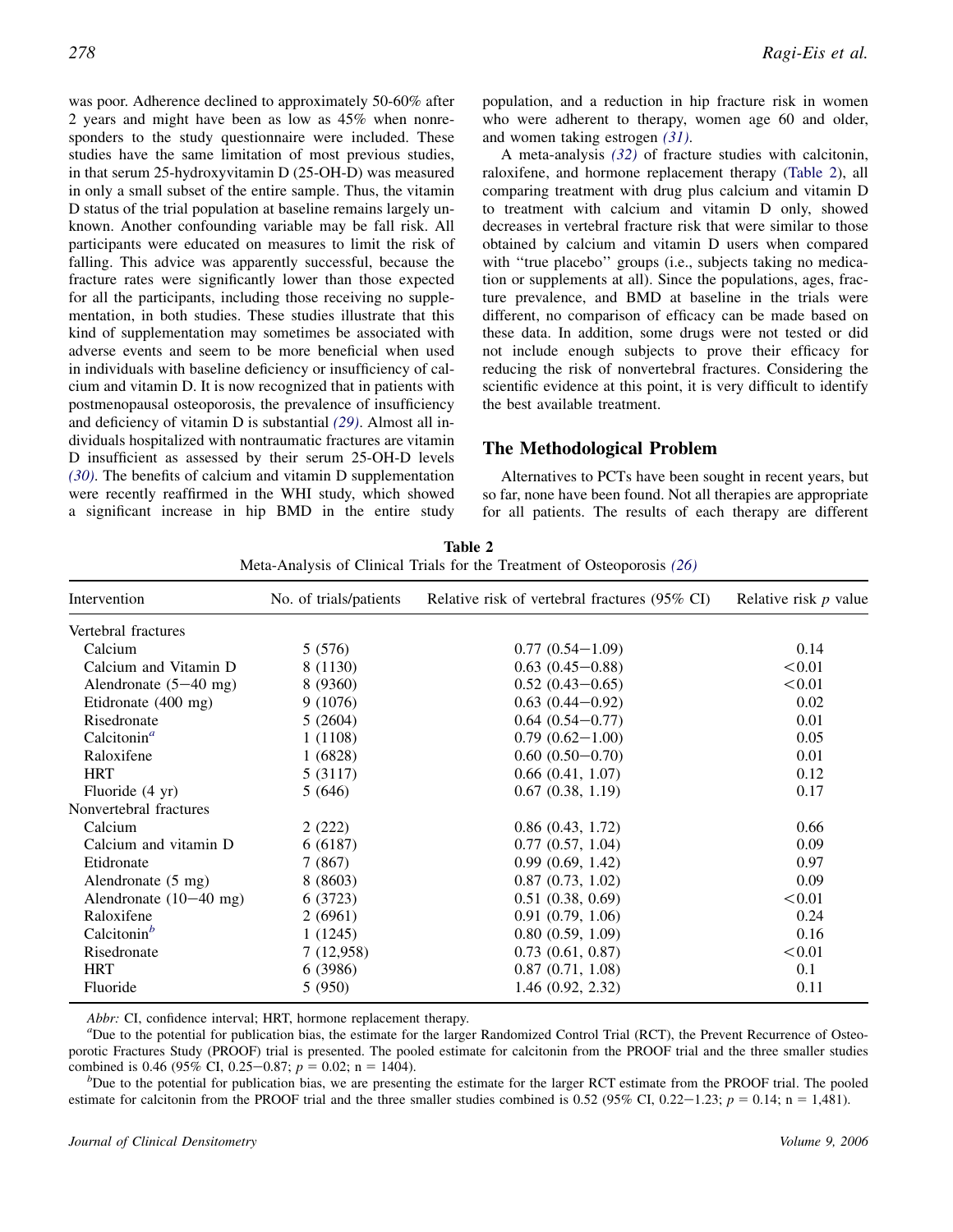<span id="page-5-0"></span>according to the type of fracture. Additional data are necessary to evaluate the onset of pharmacological action, efficacy in elderly people, in non-Caucasians, on the hip, and extraskeletal effects. To enhance patient treatment, new agents that evaluate these aspects should be studied with ethical and safety limits always being respected. The PCT is the only model that allows adequate evaluation of the true efficacy and safety of pharmacological agents. Despite the clinical benefit of placebo-controlled fracture trials, a rigid requirement for the use of a placebo, in which subjects are exposed to unnecessary risks, is not appropriate.

Considering the previous information, the following question must be asked. Is it more appropriate to: (1) involve a large number of subjects in experiments comparing a new drug to the best available treatment, recognizing that these studies have a limited capacity to evaluate the efficacy for fracture risk reduction or the true safety? or (2) involve a smaller number of subjects in PCTs, in which the safety and anti-fracture efficacy of new drugs can be determined with appropriate safety and escape mechanisms as required by regulatory agencies and the World Medical Association?

The responses of institutional review boards (IRBs) and regulatory agencies to this question will have a major impact on the development of new drugs to reduce fracture risk. If fracture studies cannot be conducted, then regulatory agencies may consider returning to the use of intermediary endpoints (i.e., surrogates), such as BMD, as a final proof of efficacy for new anti-osteoporosis medications [\(33\)](#page-6-0). According to another statement in the Declaration: ''Medical research involving human subjects must conform to generally accepted scientific principles, be based on a thorough knowledge of the scientific literature, other relevant sources of information, and on adequate laboratory and, where appropriate, animal experimentation.'' This suggests that it may not be possible to return to old models using surrogates for fracture as endpoints to avoid PCTs. Finally, it must be asked whether it is ethically appropriate to impede the development of new drugs by requiring study designs that increase costs of the studies and, as a matter of consequence, result in very high cost products that are unaffordable for many patients who may benefit from the use of these drugs.

In summary, the design of clinical trials for the registration of new pharmacological agents to reduce fracture risk must provide for the protection of the rights and safety of participating subjects. With appropriate informed consent, we believe that subjects have the right to participate in PCTs. The placebo given in most fracture trials is calcium and vitamin D, which has been shown in some studies to increase BMD, suppress bone turnover, and reduce fracture risk. Therefore, many osteoporosis treatment studies that are now classified as placebo-controlled are in fact comparing a control group receiving therapeutically active agents with another group receiving the same agents plus the study drug. We recommend that stakeholders (i.e., regulatory agencies, IRBs, clinical researchers, ethicists, and advocates of patients' rights) collaborate on the design of clinical trials for the registration of new medications for reduction of fracture risk. Delay in developing mutually acceptable models may impair scientific development in the field and possibly deprive patients of potentially beneficial treatments.

In the authors' view, the use of a placebo (e.g., calcium and vitamin D supplementation) as a comparator in a clinical trial is ethical and reasonable to demonstrate efficacy in reducing fracture risk for new drugs of a new class of therapeutic agents, provided that standards for obtaining informed consent are followed and study subjects are fully aware of the potential risks and benefits of participation in the study. The duration of the study should be no longer than necessary to obtain essential efficacy and safety data. Surrogate markers of bone strength, such as BMD and bone turnover markers, should be used appropriately, but at the present time can not be considered a substitute for fracture data with new drugs of a new class. The PCTs may not be ethical when the best proven treatment is clearly and scientifically defined and available for potential study subjects. We, as a society, as clinical researchers and as compassionate individuals, must continue to consider the three essential pillars of clinical research: (1) safety for the research subjects, (2) scientific relevance, and (3) feasibility.

#### Acknowledgments

Author, Jose Roberto Provenza, has received research grants from Merck-Sharp & Dohme, Sankyo, Ache. Author, E. Michael Lewiecki, has received research grants from Amgen, Merck, Eli Lilly, Novartis, Sanofi-Aventis, Amgen, Pfizer, Wyeth-Ayerst, Roche, GSK, and Procter & Gamble.

#### **References**

- 1. World Medical Association [\(http://www.wma.net/e/policy/b3.](http://www.wma.net/e/policy/b3.htm) [htm](http://www.wma.net/e/policy/b3.htm)).
- 2. Epstein S, Cryer B, Ragi S, et al. 2003 Disintegration/dissolution profiles of copies of Fosamax (alendronate). Curr Med Res and Opinion 19(8):781-789.
- 3. Oguz NY. 2003 Research ethics committees in developing countries and informed consent: with special reference to Turkey. J Lab Clin Med 141:292-296.
- 4. Wang V, Marsh F. 1992 Ethical principles and cultural integrity in health care delivery: Asian ethnocultural perspectives in genetic services. J Genet Couns 1:81-92.
- 5. Levine RJ. 1999 The need to revise the Declaration of Helsinki. N Eng J Med 341:531-534.
- 6. Levine RJ. 2003 Placebo controls in clinical trials of new therapies for osteoporosis. J Bone Miner Res  $18(6):1154-1159$ .
- 7. Lindsay R. 1991 Estrogens, bone mass and osteoporotic fracture. Am J Med 25;91(5B):10S-13S.
- 8. Riggs BL, Hodgson SF, O'Fallon WM, et al. 1990 Effect of fluoride treatment on the fracture rate in postmenopausal women with osteoporosis. N Engl J Med  $22;322(12):802-809$ .
- 9. Rico H. 1985 Calcitonin and treatment of osteoporosis. J Med  $16(4):493-495.$
- 10. Kleerekoper M. 1996 Fluoride and the skeleton. Crit Rev Clin Lab Sci 33(2):139-161.
- 11. Nelson HD, Humphrey LL, Nygren P, Teutsch SM, Allan JD. 2002 Postmenopausal hormone replacement therapy: scientific review. JAMA 288(7):872-881.